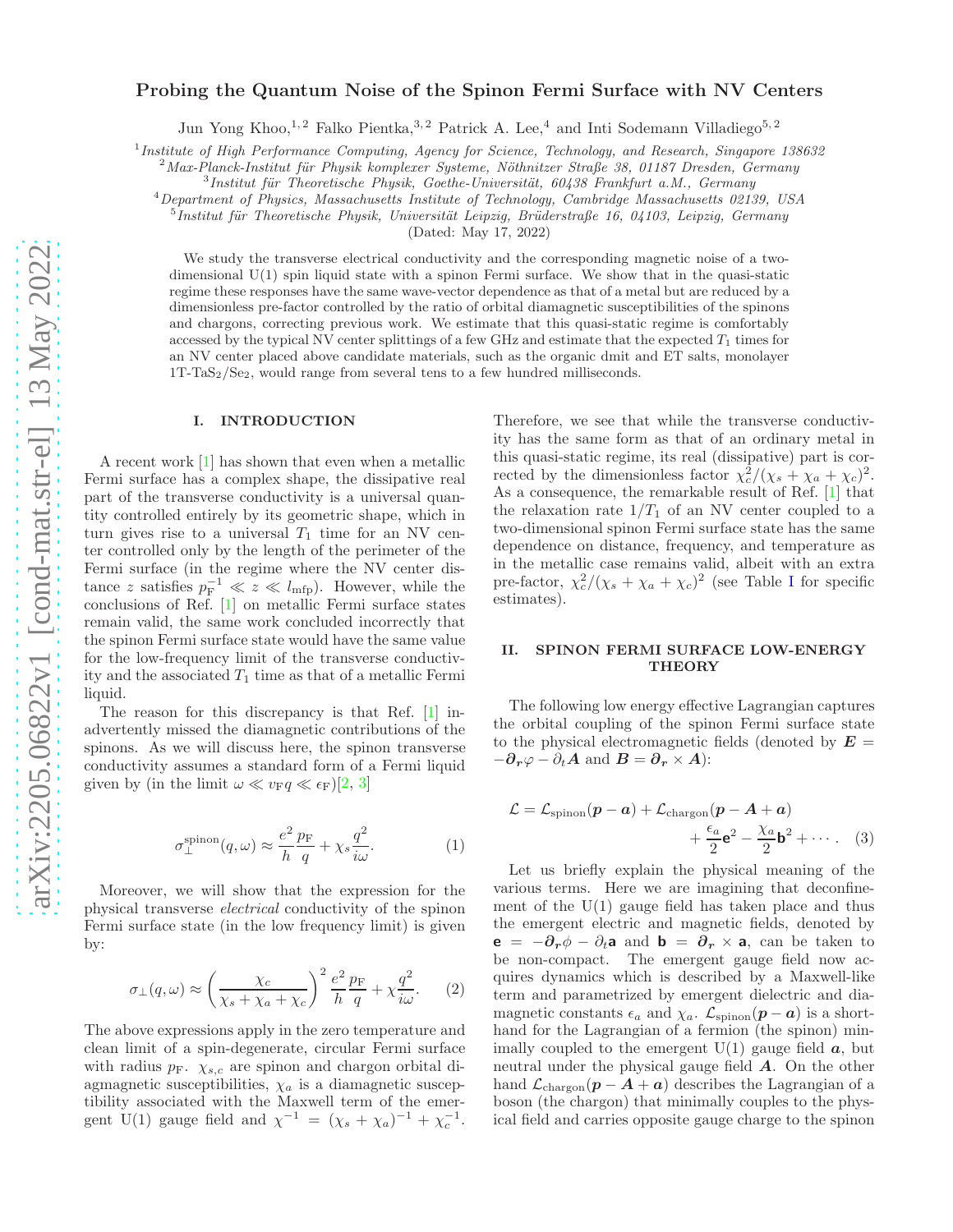with respect to the emergent field. The above Lagrangian can be motivated from a slave-boson (or the closely related slave-rotor [\[4](#page-5-0)]) parton decomposition of the electron operator which is viewed as the composite of the spinon and chargon (see e.g.  $[5, 6]$  $[5, 6]$ ). Nevertheless, we would like to emphasize that in the above Lagrangian the spinon and chargon should not be viewed strictly speaking as the same objects as the unphysical UV partons, but rather as low energy deconfined physical quasiparticles. In fact, due to the presence of the Maxwell term, if we were to change the Lagrangian in Eq.(3) by coupling the spinon to the physical gauge field instead of the chargon, one would obtain different predictions for phyisical gauge-invariant observables. Therefore, in this sense, we no longer have the freedom to assign the coupling of the electromagnetic field to either the chargon or the spinon and get the same answer.

Because the chargons are gapped they can be integrated out for the purpose of the low energy description, and thus their lagrangian can be replaced by a Maxwell term of the form:

$$
\mathcal{L}_{\text{chargon}}(\boldsymbol{p} - \boldsymbol{A} + \boldsymbol{a}) \approx \frac{\epsilon_c}{2} (\mathbf{e} - \boldsymbol{E})^2 - \frac{\chi_c}{2} (\mathbf{b} - \boldsymbol{B})^2.
$$
 (4)

The effective dielectric and diamagnetic constants of the chargons,  $\epsilon_c$  and  $\chi_c$ , will depend on their detailed microscopic dispersion. For example, within a relativistic boson model of the chargon dispersion, one obtains  $\chi_c =$  $1/(24\pi m_c)$ , where  $m_c = \Delta_c/v_c^2$ , is the effective mass of the chargons with a speed  $v_c$  and a gap  $\Delta_c$ , as shown in Ref. [\[7\]](#page-5-3).

On the other hand for the spinons, one can keep track of their occupation of momentum states only within a narrow sliver around the Fermi surface while integrating out higher energy modes. This amounts to replacing  $\mathcal{L}_{\text{spinon}}$  by the following Lagrangian:

$$
\mathcal{L}_{\text{spinon}}(\boldsymbol{p}-\boldsymbol{a}) \approx \mathcal{L}_{\text{spinon}}^{FS}(\boldsymbol{p}-\boldsymbol{a}) + \frac{\epsilon_s}{2}\mathbf{e}^2 - \frac{\chi_s}{2}\mathbf{b}^2.
$$
 (5)

The Maxwell terms for the emergent electromagnetic fields arise from integrating out the modes away from the Fermi surface, and in particular the magnetic term accounts for the spinon diamagnetism  $(\chi_s)$ . These terms were missed in Ref. [\[1](#page-4-0)]. For a non-relativistic parabolic dispersion for the spinons one obtains  $\chi_s = g_s/(24\pi m_s)$ (namely the standard Landau diagmagnetic constant with  $g_s = 2$  accounting for the spin degeneracy).

Next we follow the classic work of Ioffe and Larkin [\[8](#page-5-4)] to derive a relation between the physical conductivity and the spinon and chargon conductivities. Due to the appearance of the Maxwell term in Eq. [\(3\)](#page-0-0), which was absent in the original Ioffe-Larkin paper, the derivation is a little different and the result slightly modified. First, the Euler-Lagrange equations of motion that follow from Eq. [\(3\)](#page-0-0), by taking its variational derivatives with respect to  $\boldsymbol{a}, \delta \mathcal{L}/\delta \boldsymbol{a} = 0$ , is given by:

<span id="page-1-0"></span>
$$
\chi_a \partial_r \times \mathbf{b} - \epsilon_a \partial_t \mathbf{e} = \boldsymbol{j}_s - \boldsymbol{j}_c. \tag{6}
$$

where  $\boldsymbol{j}_s = \delta \mathcal{L}_{\text{spinon}} / \delta \boldsymbol{a}$  and  $\boldsymbol{j}_c = -\delta \mathcal{L}_{\text{chargon}} / \delta \boldsymbol{a}$  are the spinon and chargon current densities respectively. Second, by taking functional derivatives with respect to the physical gauge field, we find that:

<span id="page-1-1"></span>
$$
\boldsymbol{j}_e = \frac{\delta \mathcal{L}}{\delta \boldsymbol{A}} = \boldsymbol{j}_c,\tag{7}
$$

so that the physical electric current density  $j_e$  is the same as the chargon current  $j_c$  but is modified from the spinon current. To obtain explicit dependence in the electric fields, we use Faraday's law  $\partial_r \times \mathbf{e} = -\partial_t \mathbf{b}$  to eliminate  **in Eq.**  $(6)$ **. It is convenient to decompose the currents** into perpendicular and transverse components and define the corresponding conductivity as:

<span id="page-1-2"></span>
$$
\begin{aligned}\nj_{e\perp} &= \sigma_{\perp} E_{\perp}, \\
j_{s\perp} &= \sigma_{s\perp} \mathbf{e}_{\perp}, \\
j_{c\perp} &= \sigma_{c\perp} (E_{\perp} - \mathbf{e}_{\perp}),\n\end{aligned} \tag{8}
$$

and similarly for the longitudinal components. Going to Fourier space, we find the relations between  $e$  and  $E$ :

$$
(\sigma_{c\parallel} + \sigma_{s\parallel} + i\epsilon_a \omega) \mathbf{e}_{\parallel} = \sigma_{c\parallel} \mathbf{E}_{\parallel},
$$
  

$$
(\sigma_{c\perp} + \sigma_{s\perp} + i\epsilon_a \omega + \chi_a \frac{q^2}{i\omega}) \mathbf{e}_{\perp} = \sigma_{c\perp} \mathbf{E}_{\perp},
$$
 (9)

here the conductivities are understood to be frequency and wave-vector dependent. It is convenient to introduce:

<span id="page-1-5"></span><span id="page-1-3"></span>
$$
\sigma'_{s\parallel} \equiv \sigma_{s\parallel} + i\epsilon_a \omega,
$$
  
\n
$$
\sigma'_{s\perp} \equiv \sigma_{s\perp} + i\epsilon_a \omega + \chi_a \frac{q^2}{i\omega}.
$$
\n(10)

Then, by using Eqs. [\(7\)](#page-1-1) and [\(8\)](#page-1-2) to compute  $\sigma$  and using Eq.  $(9)$  to eliminate **e**, we arrive at a result with the same form as the classic Ioffe-Larkin formula,  $\sigma^{-1} = \sigma_c^{-1}$  +  $\sigma_s^{\prime -1}$ . The longitudinal and transverse components of the physical conductivity  $\sigma$  are displayed below:

$$
\sigma_{\parallel}^{-1}(q,\omega) = \sigma_{c\parallel}^{-1}(\omega) + (\sigma_{s\parallel}(q,\omega) + i\omega\epsilon_a)^{-1},
$$
\n
$$
\sigma_{\perp}^{-1}(q,\omega) = \sigma_{c\perp}^{-1}(q,\omega) + \left(\sigma_{s\perp}(q,\omega) + i\omega\epsilon_a + \chi_a \frac{q^2}{i\omega}\right)^{-1}
$$

<span id="page-1-4"></span>
$$
(12)
$$

Compared with the stand Ioffe-Larkin formula, the spinon conductivity has extra terms which are proportional to  $\epsilon_a$  and  $\chi_a$ .

Now we apply Eq. [\(12\)](#page-1-4) to the problem at hand. Since we are interested in the limit  $\omega \ll v_{\rm F}q \ll \epsilon_{\rm F}$ ) we can drop the term  $i\omega\epsilon_a$  in Eq. [\(12\)](#page-1-4). We first treat the spinon as a free Fermi liquid and use the form given by Eq.  $(1)$ for  $\sigma_{s\perp}$ . Since the chargon is gapped, we set  $\sigma_{c\perp} = \chi_c \frac{q^2}{i\omega}$ . Plugging into Eq. [\(12\)](#page-1-4) we obtain our main result given by Eq. [\(2\)](#page-0-2). The first term is the real (dissipative) part that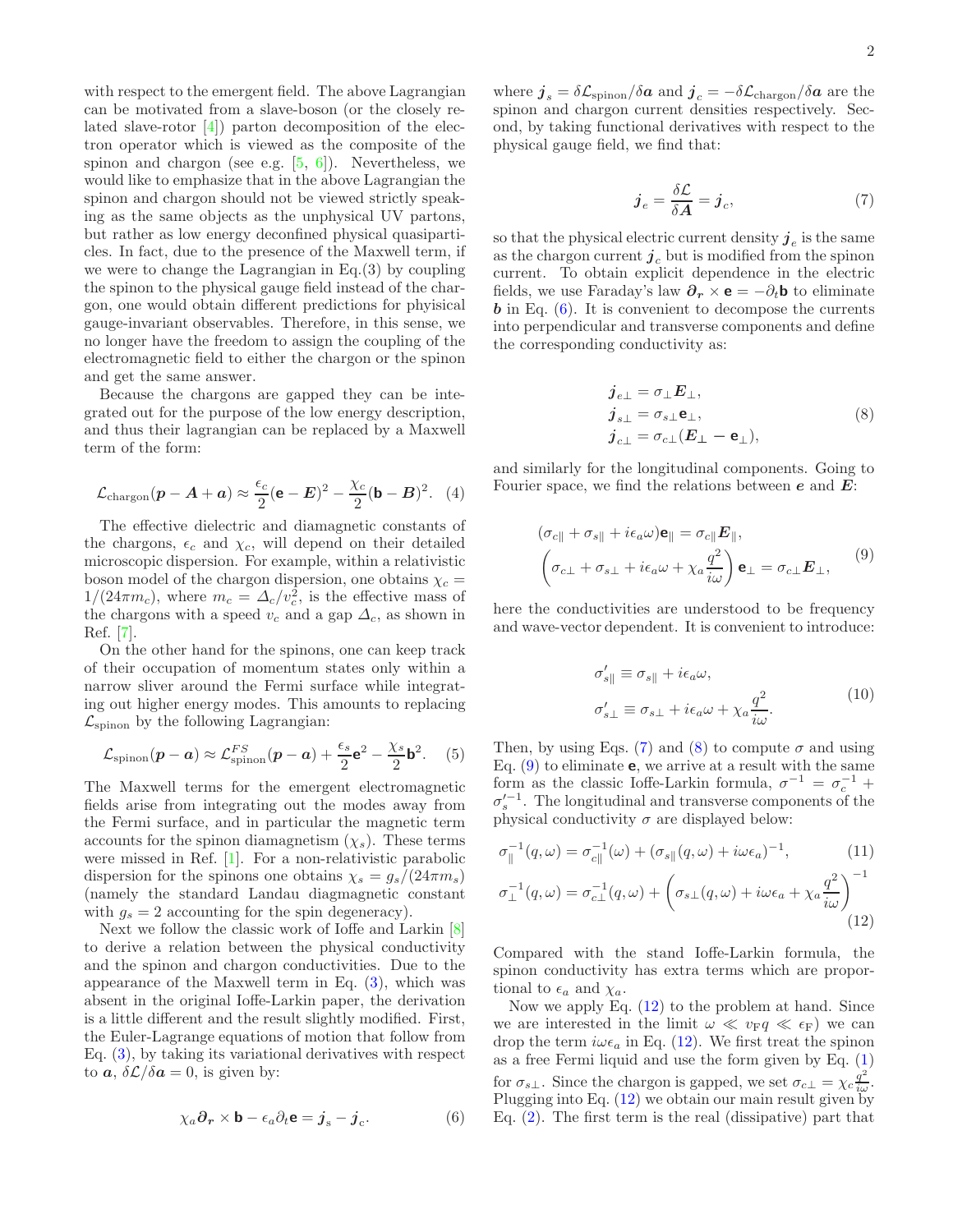enters into the calculation of the relaxation rate of the NV center. As noted in the introduction, it is reduced from that of a metal by the factor  $\chi_c^2/(\chi_s + \chi_a + \chi_c)^2$ . We can interpret this result as originating from the fact that the physical fluctuating current is reduced from that of a free Fermi sea by the factor  $F = \chi_c/(\chi_s + \chi_a + \chi_c)$ because its flow is restricted by coupling to the emergent gauge field. The conductivity is suppressed by  $F^2$ because it is proportional to a product of two current operators. It is also worth noting that when compared with the standard Ioffe-Larkin formula,  $\chi_s$  is replaced by  $\chi_s + \chi_a$ . Thus the appearance of the Maxwell term in the gauge field Lagrangian can be absorbed as a re-definition of the spinon diamagnetic susceptibility if one chooses to use the original Ioffe-Larkin formula.

In Ref. [\[1\]](#page-4-0) the spinon conductivity was treated more accurately including Fermi liquid corrections due to the scattering of quasi-particles near the Fermi surface as well as accounting for Landau parameters. For completeness we give the relevant formulas below which can be plugged into Eq. [\(12\)](#page-1-4) to give the physical conductivity. Nevertheless, as we will see, in the low-frequency limit  $\omega \ll v_{\rm F} q \ll \epsilon_{\rm F}$  and clean limit  $q \gg l_{\rm mfp}^{-1}$  (see upcoming discussion in Section [III\)](#page-2-0), the same reduction factor  $F<sup>2</sup>$  appears in the dissipative part of the conductivity which enters into the relaxation rate of the NV center, and therefore one recovers the same limit as in Eq. [\(2\)](#page-0-2) even within this more accurate description of the spinon conductivity.

The contribution to the spinon density  $(\rho_{FS})$  and current  $(j_{FS})$  arising from fluctuations in the vicinity of the Fermi surface can be expressed in terms of the change of the spinon occupation near the Fermi surface  $(\delta n_{\mathbf{p}})$  as follows:

$$
\rho_{\rm FS} = \frac{1}{\mathcal{A}} \sum_{\mathbf{p}} \delta n_{\mathbf{p}}, \ \ \mathbf{j}_{\rm FS} = \frac{1}{\mathcal{A}} \sum_{\mathbf{p}} v_{\mathbf{p}} \delta \bar{n}_{\mathbf{p}}, \tag{13}
$$

$$
\delta \bar{n}_{\mathbf{p}} = \delta n_{\mathbf{p}} + \sum_{\mathbf{p'}} f_{\mathbf{p}\mathbf{p'}} \delta(\epsilon_{\mathbf{p}} - \epsilon_{\mathbf{F}}) \delta n_{\mathbf{p'}},\tag{14}
$$

where  $v_p = \partial_p \epsilon(p)$  is the spinon quasiparticle velocity and  $f_{p,p'}$  accounts for Landau parameters. The spinon distribution function obeys the linearized kinetic equation

$$
\partial_t \delta n_p + \mathbf{v}_p \cdot \partial_r \delta \bar{n}_p + \mathbf{e} \cdot \mathbf{v}_p \delta(\epsilon_p - \epsilon_F) = I[\delta n_p], \quad (15)
$$

where  $I[\delta n_{p}]$  accounts for momentum relaxing and momentum preserving collisions with respective scattering rates denoted by  $\Gamma_1$  and  $\Gamma_2$  based on the model for collisions described in Refs.  $[1, 9-11]$  $[1, 9-11]$  $[1, 9-11]$ . By solving the kinetic equation for a circular Fermi surface, one obtains the following expressions for the different conductivities:

$$
\sigma_{s\parallel} = i \frac{m}{m} \left[ \frac{2}{\frac{2in}{m} \rho_*(q,\omega) + F_1 \omega_- - \omega_+ - 2i\Gamma_2} \right] + i\omega \epsilon_s,
$$
\n(16)

$$
\sigma_{s\perp} = i\frac{n}{m} \left[ \frac{2}{F_1 \omega_- - \omega_+ - 2i\Gamma_2} \right] + i\omega \epsilon_s + \chi_s \frac{q^2}{i\omega}, \quad (17)
$$

$$
\rho_*(q,\omega) = -i \frac{1}{n^2 \kappa} \frac{q}{\omega}, \quad \kappa = \frac{1}{nE_{\rm F}} \frac{1}{1 + F_0}, \tag{18}
$$

$$
\omega_{\pm} = \omega - i(\Gamma_1 + \Gamma_2) \pm \sqrt{[\omega - i(\Gamma_1 + \Gamma_2)]^2 - (v_{\rm F}q)^2},\tag{19}
$$

<span id="page-2-1"></span>
$$
\sigma_{c\parallel} = i\omega\epsilon_c, \ \sigma_{c\perp} = i\omega\epsilon_c + \chi_c \frac{q^2}{i\omega}, \tag{20}
$$

where  $n = p_{\rm F}^2/4\pi$  is the spinon density,  $E_{\rm F} = p_{\rm F}^2/2m^*$ is the Fermi energy, and we have included only two nonzero Landau parameters  $F_0$  and  $F_1$ . The Landau parameter  $F_1$  determines the renormalization of the spinon quasiparticle mass  $m^*$  relative to its transport mass m:  $m = m^*/(1 + F_1)$ . The above expressions from Eqs. [\(20\)](#page-2-1) can then be plugged onto Eqs. [\(12\)](#page-1-4).

Although we are focusing on the properties of the transverse conductivity in this study, we mention in passing that the optical conductivity peaks at some typical scale that can be viewed as the optical pseudo-gap associated with the Mott scale (see Fig. [1](#page-3-1) and further information in Appendix [B\)](#page-6-0). The expression for this scale is:

$$
\bar{\omega} = \sqrt{\frac{n}{m(\epsilon_c + \epsilon_s + \epsilon_a)}}.\tag{21}
$$

## <span id="page-2-0"></span>III. CONDUCTIVITIES AND MAGNETIC NOISE OF THE SPINON FERMI SURFACE STATE

As discussed in Ref. [\[1](#page-4-0)], the clean limit of the quasistatic conductivity is attained for wave-vectors above an inverse spinon mean-free path,  $q \gg l_{\rm mfp}^{-1}$ , given by

$$
l_{\rm mfp}^{-1} = \max(q_C, q_D),\tag{22}
$$

$$
v_{\rm F}q_D = \frac{2\Gamma_1}{(1+F_1)}, \ v_{\rm F}q_C = (\Gamma_1 + \Gamma_2). \tag{23}
$$

In this wave-vector regime, Eq. [\(2\)](#page-0-2) can be obtained by taking the limit  $\omega \to 0$ , from the expressions in Eqs. [\(11\)](#page-1-5)-[\(20\)](#page-2-1). At fixed wave-vector but finite frequency, the real part of the transverse conductivity vanishes above a typical frequency window  $\Delta \omega_s$ , as illustrated in Fig. [1,](#page-3-1) which can be estimated to be:

$$
\frac{\Delta\omega_s}{2\pi} \simeq \frac{(\chi_c + \chi_s + \chi_a)q^3}{p_{\rm F}}.\tag{24}
$$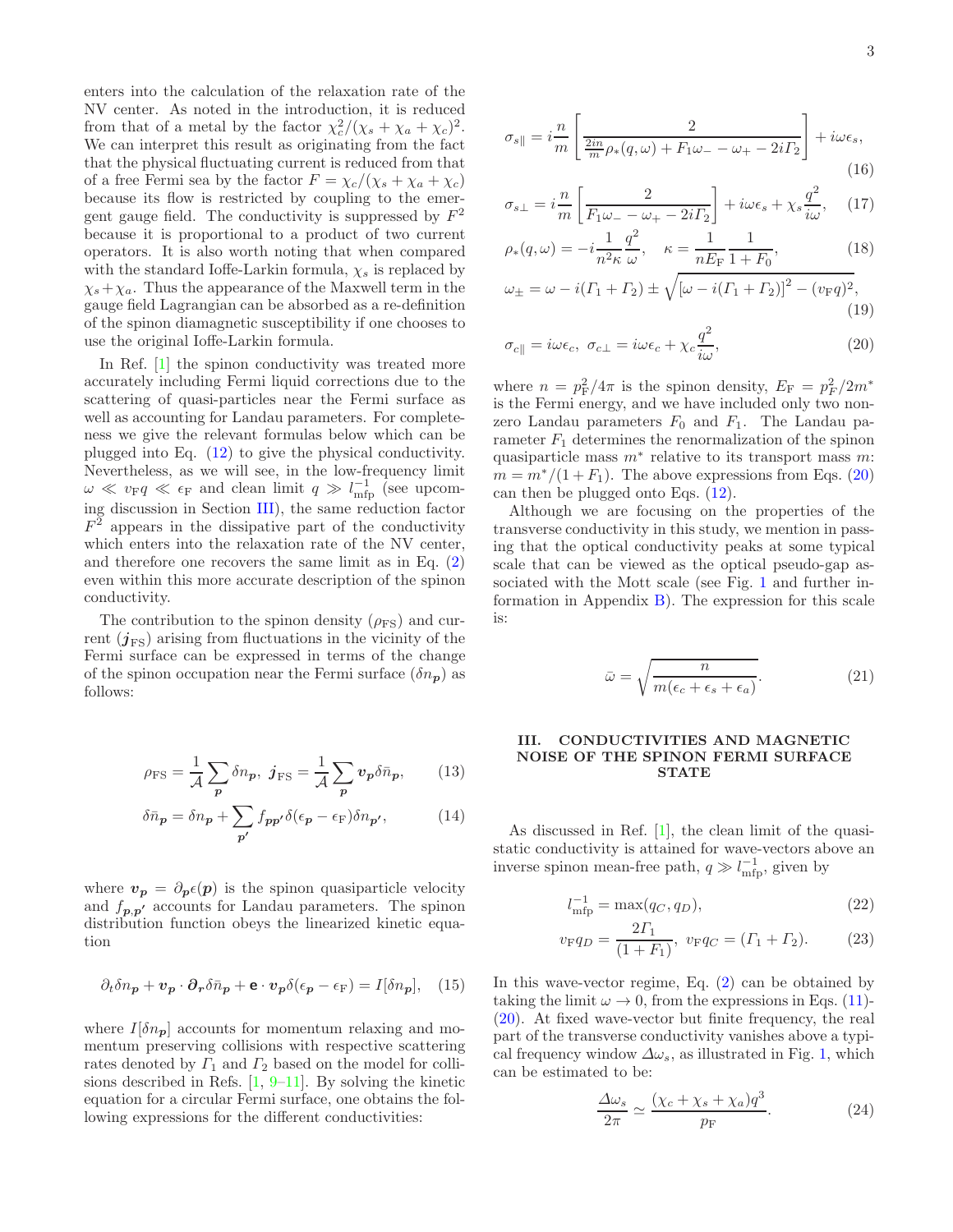|                     |     |        | $k_{\rm F}^{-1}$ $\epsilon_{\rm F}$ $\omega_p$ | $\Delta\omega_s/2\pi$ $T_1$  |     |
|---------------------|-----|--------|------------------------------------------------|------------------------------|-----|
|                     |     |        |                                                | $(A)$ (meV) (meV) (GHz) (ms) |     |
| dmit                |     | 2.4 59 | 80 [13] 215                                    |                              | -58 |
| $\kappa$ -ET        | 3.2 | 98     |                                                | 87 [13] $2 \times 10^3$      | 78  |
| $1T-TaS_2/Se_2$ 4.4 |     |        | $200 \; [13]$ -                                |                              | 109 |
| WT <sub>e2</sub>    | 26  | 29     |                                                | 60 [14] $6 \times 10^4$      | 630 |

<span id="page-3-0"></span>TABLE I. Order-of-magnitude estimates for material candidates (dmit stands for  $\text{EtMe}_3\text{Sb}[\text{Pd}(dmit)_2]_2$  and  $\kappa$ -ET for  $\kappa$ -(ET)<sub>2</sub>Cu<sub>2</sub>(CN)<sub>3</sub>). We took  $c = 0.5v_F$ ,  $F_1 = 0$  and  $\chi_c = \chi_s + \chi_a$ , and for simplicity  $\epsilon_s = \epsilon_a = 0$ , so that the Mott scale,  $\bar{\omega}$ , is determined by the chargon dielectric constant  $\epsilon_c$ . We have taken the temperature to be  $T = 10K$ , and an NV center-to-sample distance of  $z = 1nm$  and the NV center splitting to be  $\omega = 3 \text{GHz}$  (we take  $q = 1/z$  to estimate  $\Delta\omega_s$ ). The  $\epsilon_F$  and  $\Delta\omega_s$  of 1T-TaS<sub>2</sub> are left blank as they are still uncertain (see discussion in main text). These values correct those of Table. 2 of Ref. [1](#page-4-0). Notice that the above are estimates for a single layer of each material. For multi-layered or bulk samples we can add up the contributions of each layer and there will be reduction of the  $T_1$  time by a factor of the order  $T_1 \rightarrow T_1 \frac{d}{z \log(l_{\rm mfp}/z)} \sim T_1 \frac{d}{z}$ , where d is the interlayer distance (assuming  $l_{\text{mfp}} \gg z \gg d$ ).

Hence, measuring the quasi-static conductivity requires experiments to operate at frequencies  $\omega \ll \Delta \omega_s$ . NV centers have a level splitting of about 3GHz [\[12\]](#page-5-9), well below typical values for  $\Delta\omega_s$  listed in Table [I,](#page-3-0) making them ideally suited to probe the quasi-static regime of the conductivity. As we will see later on, the main challenge is their rather weak coupling to the spin liquid which leads to relatively long  $T_1$  times.

In the more general case of a noncircular spinon Fermi surface, the real part of the quasi-static transverse conductivity (at low temperatures and for  $p_{\rm F}^{-1} \gg q \gg$  $1/l_{\text{mfp}}$ ) is given by:

Re 
$$
\sigma_{\perp} = \left(\frac{\chi_c}{\chi_s + \chi_a + \chi_c}\right)^2 (2S + 1) \frac{e^2}{2hq} \sum_i \mathcal{R}_{\mathrm{F}}|_{\mathbf{p}_i^*(\hat{q})},
$$
\n  
\n(25)

where  $(2S+1)$  is the spin degeneracy factor,  $\{p_i^*\}$  is the set of points on the Fermi surface at which the Fermi velocity is orthogonal to  $\hat{q}$ , and  $\mathcal{R}_{\mathbf{F}}|_{\mathbf{p}_{i}^{*}(\hat{q})}$  the absolute value of the local radius of curvature of the Fermi surface at  $p_i^*$ . Therefore, the conductivity only depends on the geometry of the Fermi surface and is reduced by the same factor,  $\chi_c^2/(\chi_s + \chi_a + \chi_c)^2$ , relative to the case of metals described in Ref [\[1\]](#page-4-0).

The above quasi-static transverse conductivity can be probed by measuring the  $T_1$ -time of a single spin (NV) center) placed above the sample at distance  $z$  [\[12](#page-5-9), [16](#page-5-10), [17\]](#page-5-11). This  $T_1$ -time is inversely proportional to the imaginary part of the magnetic field autocorrelation function (magnetic noise) at the NV center location,  $\text{Im}\chi_{B_{\mu}B_{\nu}}(z,\omega)$ , and at the frequency  $\omega$  given by the energy splitting of the NV center [\[12](#page-5-9), [18](#page-5-12)]. For the circular Fermi surface,



<span id="page-3-1"></span>FIG. 1. Comparison of the conductivity of the spinon Fermi surface state (labeled SFSS in blue) and a metal (black). This corrects Fig. 3 of Ref. [1](#page-4-0) by including the spinon Landau diamagnetism. (a) Re  $\sigma_{\perp}(q,\omega)$  for  $q = 0.3p_{F,0}$  [along solid vertical line cut in (b)]. (b) Dispersion of collective modes and particle-hole excitations in the spinon Fermi surface state  $(F_l = 0)$ . (c) Re  $\sigma_{\parallel}(q \to 0, \omega)$  with weak collisions:  $\Gamma_1 = \Gamma_2 = 0.1 v_{\rm F} p_{\rm F,0}$ . (b,c) The optical pseudo-gap in this case is  $\bar{\omega}$  [see Appendix. [B](#page-6-0) of the Supplementary Material [\[15](#page-5-13)] for details]. (d) Re  $\sigma_{\perp}(q,\omega)$  at different (small) frequencies. We take here  $\chi_s + \chi_a = \chi_c$  and  $\epsilon_s = \epsilon_a = 0$ .

we have:

$$
\mathrm{Im}\chi_{B_zB_z}(z,\omega) = \frac{\mu_0^2 \omega}{8\pi} \int q dq e^{-2qz} \mathrm{Re} \sigma_{\perp}(q,\omega). \quad (26)
$$

More general expressions are discussed in Ref. [\[1\]](#page-4-0). With our complete expressions for the conductivity from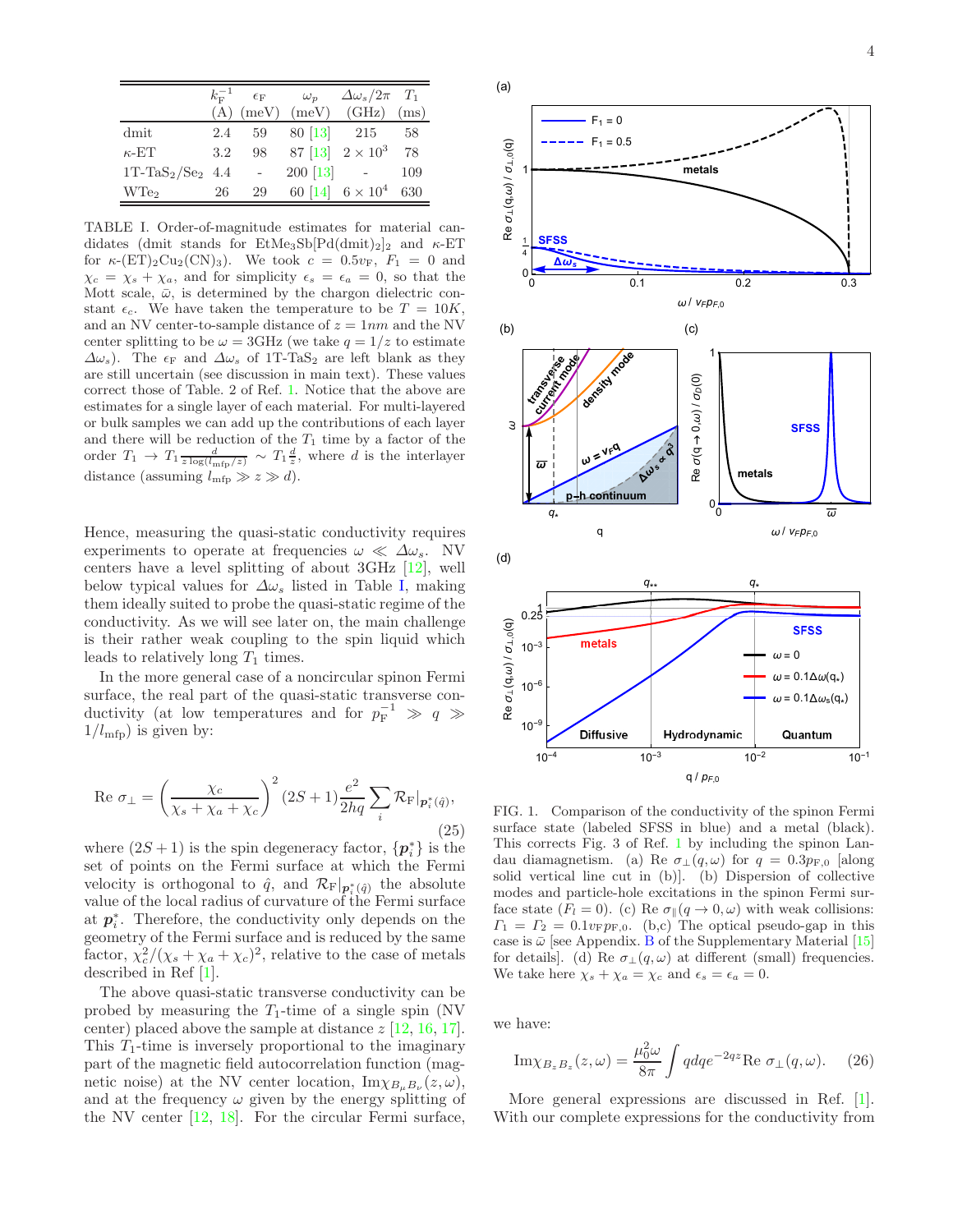

<span id="page-4-3"></span>FIG. 2. Magnetic noise of the spinon Fermi surface state (in blue and labeled SFSS) analogous to those shown in Fig. 5 of Ref. [1](#page-4-0), but including the Landau diamagnetism, for  $\epsilon_s =$  $\epsilon_a = 0$  and  $\chi_s = \chi_c$ . The analogous behavior of the metals is shown in the black and red curves.

Eqs.  $(11)$ – $(20)$ , we have plotted the above autocorrelation function at low frequencies in Fig. [2](#page-4-3) as a function of the NV center distance z. We see that when the distance of the NV center is smaller than the spinon mean free path  $(p_{\rm F}^{-1} \ll z \ll l_{\rm mfp})$  the magnetic noise approaches the following universal value at low frequencies:

$$
\mathrm{Im}\chi_{B_zB_z} \simeq \left(\frac{\chi_c}{\chi_s + \chi_a + \chi_c}\right)^2 \frac{e^2 \mu_0^2}{16\pi h} \frac{\omega}{z} \frac{(2S+1)}{2\pi} \mathcal{P}_{\mathrm{FS}},\tag{27}
$$

with subleading corrections to the above starting at  $\mathcal{O}(\omega^3)$ . The above formula applies to Fermi surfaces of arbitrary shapes and here  $P_{FS}$  is the length of the perimeter of the spinon Fermi surface, which in the case of the circle is  $\mathcal{P}_{\text{FS}} = 2\pi p_{\text{F}}$ . The above expression contains the dimensionless prefactor,  $\chi_c^2/(\chi_s + \chi_a + \chi_c)^2$ , which was missing in Ref. [\[1\]](#page-4-0). From the above we have estimated the  $T_1$  times in Table [I](#page-3-0) using the following formula  $[12, 18]$  $[12, 18]$ :

$$
\frac{1}{T_1} = \frac{\mu_B^2}{2\hbar} \coth\left(\frac{\beta \hbar \omega}{2}\right) \text{Im}\chi_{B_z B_z}(z,\omega),\tag{28}
$$

where here we have simply set the magnetic moment of the NV to be the Bohr magneton for purposes of order-of-magnitude estimates. For Table [I](#page-3-0) we have taken  $z = 1$ nm,  $\omega = 3$ GHz and  $T = 10$ K as parameters for the NV center [\[12\]](#page-5-9). The search for potential spin liquids states in  $1T$ -TaS<sub>2</sub> and  $1T$ -TaSe<sub>2</sub> [\[19](#page-5-14)[–22](#page-5-15)] might be simpler in monolayers compared to bulk samples, as there

are two possible types of surfaces for the latter: unpaired single layer or paired double layer [\[23\]](#page-5-16). Unfortunately so far the specific heat has only been measured in bulk samples, which complicates the extraction of the spinon Fermi energy from bulk measurements, such as the specific heat [\[24\]](#page-5-17). This is why we have not indicated a value for  $\epsilon_F$  and  $\Delta\omega_s$  in Table [I.](#page-3-0) Nevertheless, the estimate of the  $T_1$  time can be performed without detailed knowledge of the spinon Fermi energy scale, thanks to its simple dependence on the length of the perimeter of the Fermi surface (which can be estimated from the spinon density). This is why we have been able to provide an estimate for the expected  $T_1$  time of 1T-TaS<sub>2</sub>/Se<sub>2</sub> in Table [I.](#page-3-0)

We also would like to mention in passing that the discussion of this work does not necessarily apply to the "pseudo-scalar" spinon Fermi surface introduced in Ref. [25](#page-5-18) to explain the oscillations of thermal conductivity in  $\alpha$ -RuCl<sub>3</sub> [\[26,](#page-5-19) [27\]](#page-5-20).

## IV. SUMMARY AND OUTLOOK

We have shown that in the regime of wave-vectors  $l_{\rm mfp}^{-1} \ll q \ll p_{\rm F}$ , the dissipative part of the transverse electrical conductivity of a spinon Fermi surface state has the same form as that of a metal, but it is multiplied by the overall prefactor  $\chi_c^2/(\chi_s + \chi_a + \chi_c)^2$ , where  $\chi_{s/c}$  are the spinon/chargon orbital diamagnetic susceptibilities and  $\chi_a$  is the diamagnetic susceptibility of the emergent  $U(1)$  gauge field, correcting the results of Ref. [\[1\]](#page-4-0). Interestingly this prefactor also controls the effective magnetic field that the spinons experience in response to a physical magnetic field and consequently the period of their quantum oscillations [\[28](#page-5-21)[–30\]](#page-5-22).

<span id="page-4-4"></span>The  $1/T_1$  decay rate of an NV center placed near the spin liquid is therefore determined by the product of this prefactor and the length of the perimeter of the spinon Fermi surface, according to Eqs.  $(27)-(28)$  $(27)-(28)$ . We have estimated  $T_1$  times for several spinon Fermi surface candidate materials and found that it ranges from a few tens to a few hundred milliseconds, as summarized in Table [I.](#page-3-0) The remaining challenge therefore, is to attain the experimental conditions required to measure these relatively long  $T_1$  times. Nonetheless, NV centers are ideally suited for measuring the quasi-static regime of the transverse conductivity as they probe frequencies of the order of GHz, which are very small compared to the typical energy scales of these systems.

<span id="page-4-5"></span>Acknowledgements. P.L. acknowledges the support by DOE office of Basic Sciences Grant No. DE-FG0203ER46076.

<span id="page-4-1"></span><span id="page-4-0"></span>[1] J. Khoo, F. Pientka, and I. Villadiego, New Journal of Physics 23 [\(2021\), 10.1088/1367-2630/ac2dab.](http://dx.doi.org/10.1088/1367-2630/ac2dab) [2] D. Pines and P. Nozières, *Theory of Quantum Liquids:* 

*Normal Fermi Liquids* (CRC Press, 2018).

<span id="page-4-2"></span><sup>[3]</sup> G. Giuliani and G. Vignale, *Quantum Theory of the Electron Liquid* (Cambridge University Press, 2005).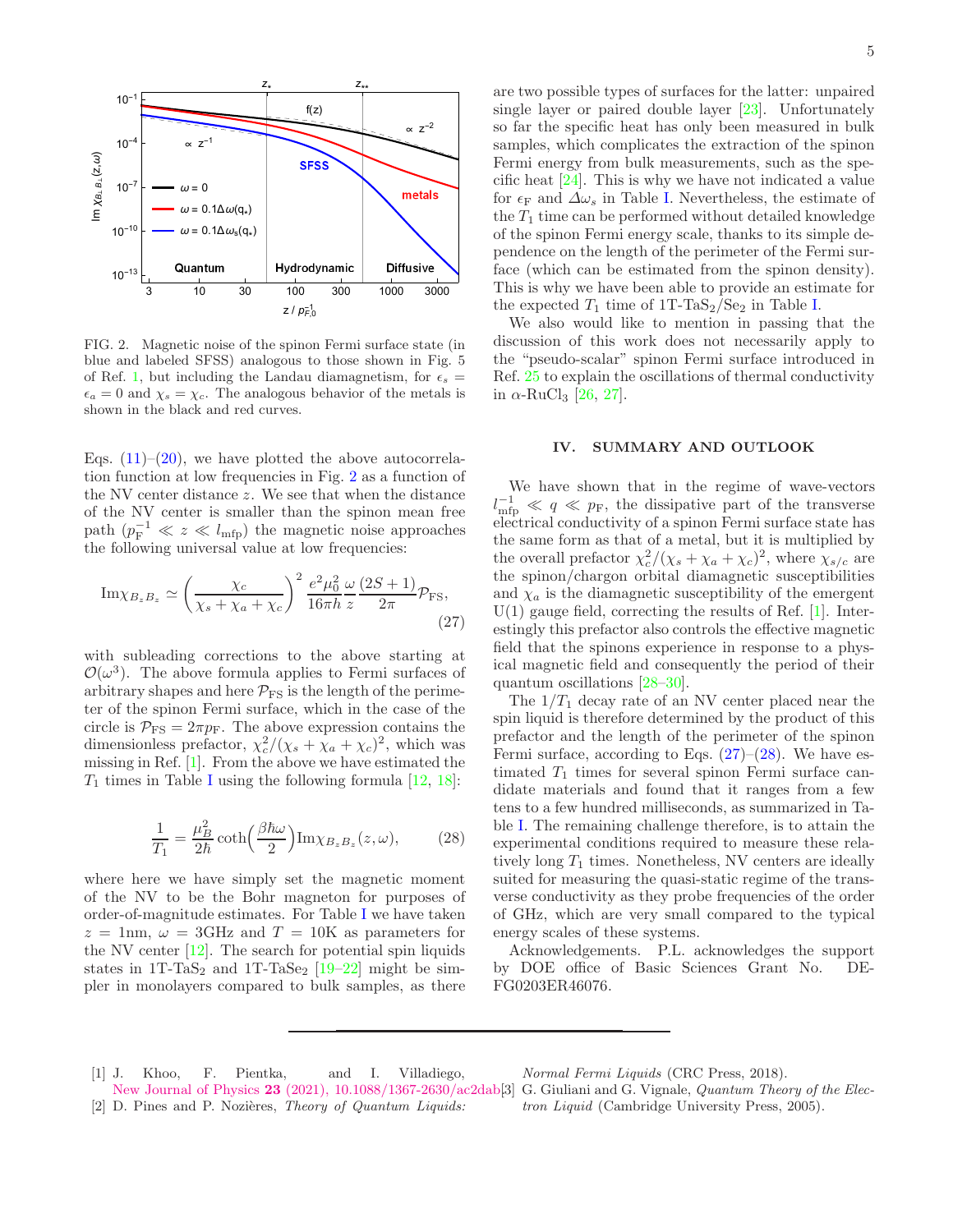- <span id="page-5-0"></span>[4] S. Florens and A. Georges, Physical Review B 70, 035114 (2004).
- <span id="page-5-1"></span>[5] P. A. Lee, N. Nagaosa, and X.-G. Wen, Reviews of modern physics 78, 17 (2006).
- <span id="page-5-2"></span>[6] T. Senthil, Physical Review B 78, 045109 (2008).
- <span id="page-5-3"></span>[7] Z. Dai, T. Senthil, and P. A. Lee, Physical Review B 101, 064502 (2020).<br>[8] L. B. Ioffe
- <span id="page-5-4"></span>B. Ioffe and A. I. Larkin, [Phys. Rev. B](http://dx.doi.org/10.1103/PhysRevB.39.8988) **39**, 8988 (1989).
- <span id="page-5-5"></span>[9] L. Levitov and G. Falkovich, [Nature Physics](https://doi.org/10.1038/nphys3667) **12**, 672 (2016).
- [10] H. Guo, E. Ilseven, G. Falkovich, and L. S. Levitov, [Proceedings of the National Academy of Sciences](http://dx.doi.org/10.1073/pnas.1612181114) 114, 3068 (2017).
- <span id="page-5-6"></span>[11] P. S. Alekseev and M. A. Semina, Phys. Rev. B 98[, 165412 \(2018\)](http://dx.doi.org/10.1103/PhysRevB.98.165412).
- <span id="page-5-9"></span>[12] F. Casola, T. van der Sar, and A. Yacoby, [Nature Reviews Materials](http://dx.doi.org/10.1038/natrevmats.2017.88) 3, 17088 (2018).
- <span id="page-5-7"></span>[13] P. Rao and I. Sodemann, Phys. Rev. B 100[, 155150 \(2019\)](http://dx.doi.org/10.1103/PhysRevB.100.155150).
- <span id="page-5-8"></span>[14] P. Wang, G. Yu, Y. Jia, M. Onyszczak, F. A. Cevallos, S. Lei, S. Klemenz, K. Watanabe, T. Taniguchi, R. J. Cava, L. M. Schoop, and S. Wu, Nature 589[, 225 \(2021\)](http://dx.doi.org/10.1038/s41586-020-03084-9) .
- <span id="page-5-13"></span>[15] *See Supplementary Material* .
- <span id="page-5-10"></span>[16] K. Agarwal, R. Schmidt, B. Halperin, V. Oganesyan, G. Zaránd, M. D. Lukin, Phys. Rev. B **95**[, 155107 \(2017\)](http://dx.doi.org/ 10.1103/PhysRevB.95.155107).
- <span id="page-5-11"></span>[17] S. Chatterjee, J. F. Rodriguez-Nieva, and E. Demler, Phys. Rev. B **99**[, 104425 \(2019\)](http://dx.doi.org/10.1103/PhysRevB.99.104425).
- <span id="page-5-12"></span>[18] L. S. Langsjoen, A. Poudel, M. G. Vavilov, and R. Joynt, Phys. Rev. A **86**[, 010301 \(2012\)](http://dx.doi.org/10.1103/PhysRevA.86.010301).
- <span id="page-5-14"></span>[19] K. T. Law and P. A. Lee, Proceedings of the National Academy of Sciences 114, 6996 (2017).
- [20] W.-Y. He, X. Y. Xu, G. Chen, K. T. Law, and P. A. Lee, Physical review letters 121, 046401 (2018).
- [21] W. Ruan, Y. Chen, S. Tang, J. Hwang, H.-Z. Tsai, R. L. Lee, M. Wu, H. Ryu, S. Kahn, F. Liou, *et al.*, Nature Physics 17, 1154 (2021).
- <span id="page-5-15"></span>[22] C. Chen, I. Sodemann, and P. A. Lee, Physical Review B 103, 085128 (2021).
- <span id="page-5-16"></span>[23] C. Butler, M. Yoshida, T. Hanaguri, and Y. Iwasa, Nature communications 11, 1 (2020).
- <span id="page-5-17"></span>[24] A. Ribak, I. Silber, C. Baines, K. Chashka, Z. Salman, Y. Dagan, and A. Kanigel, Phys. Rev. B **96**[, 195131 \(2017\)](http://dx.doi.org/10.1103/PhysRevB.96.195131).
- <span id="page-5-18"></span>[25] I. Sodemann Villadiego, Phys. Rev. B 104[, 195149 \(2021\)](http://dx.doi.org/10.1103/PhysRevB.104.195149).
- <span id="page-5-19"></span>[26] P. Czajka, T. Gao, M. Hirschberger, P. Lampen-Kelley, A. Banerjee, J. Yan, D. G. Mandrus, S. E. Nagler, and N. Ong, Nature Physics , 1 (2021).
- <span id="page-5-20"></span>[27] J. Bruin, R. Claus, Y. Matsumoto, N. Kurita, H. Tanaka, and H. Takagi, arXiv preprint arXiv:2104.12184 (2021).
- <span id="page-5-21"></span>[28] O. I. Motrunich, Physical Review B 73, 155115 (2006).
- [29] D. Chowdhury, I. Sodemann, and T. Senthil, Nature communications 9, 1 (2018).
- <span id="page-5-22"></span>[30] I. Sodemann, D. Chowdhury, and T. Senthil, Physical Review B 97, 045152 (2018).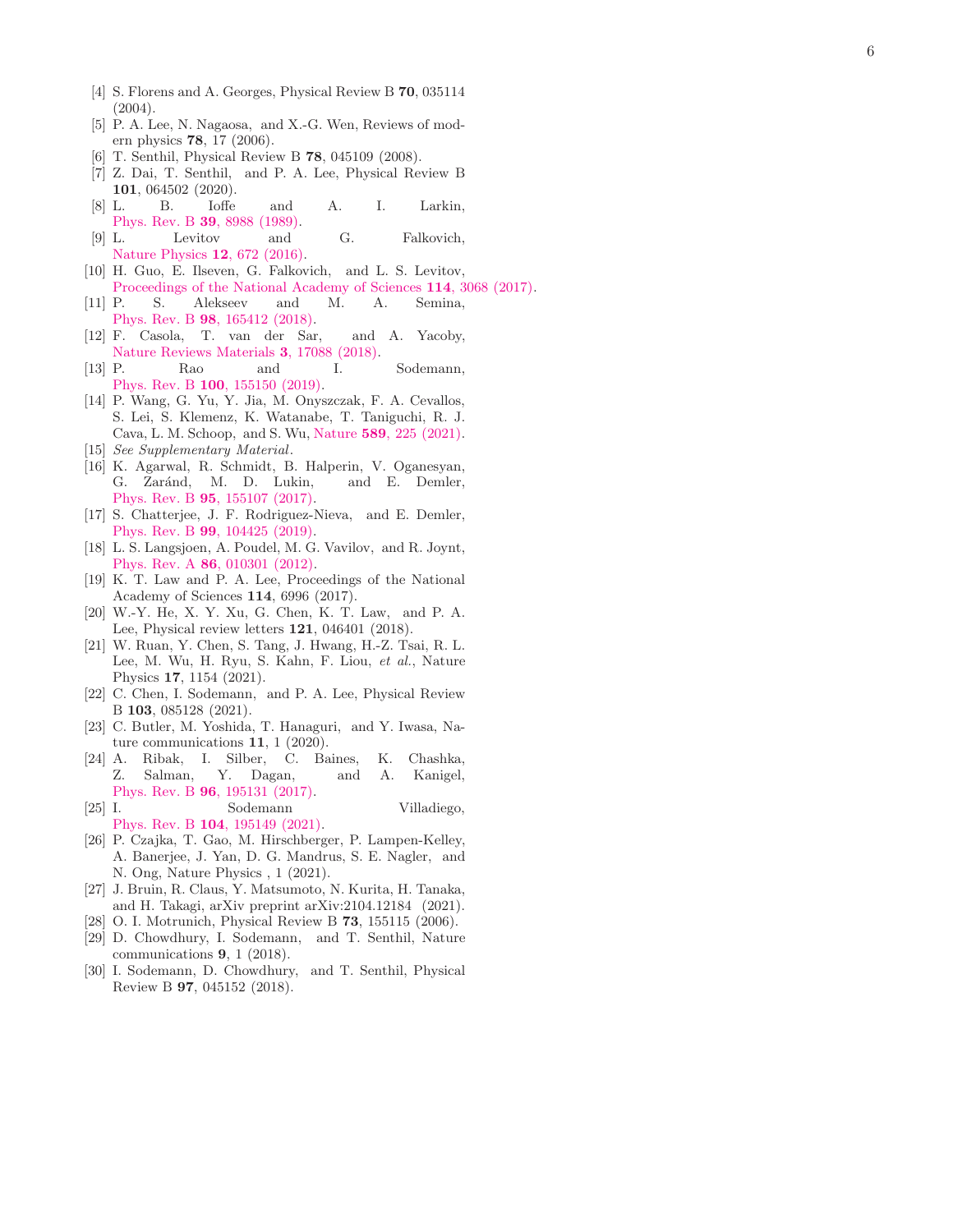#### Appendix A: Derivation of spinon Fermi surface state quasi-static transverse conductivity

The transverse conductivity in the quantum (collisionless) regime  $q \gg q_*$  and at low frequencies  $\omega \ll v_F q$  can be approximated by

$$
\sigma_{\perp}(q,\omega) \approx \left[ \left( \frac{p_{\rm F}}{2\pi q} + (\chi_s + \chi_a) \frac{q^2}{i\omega} \right)^{-1} + \left( \chi_c \frac{q^2}{i\omega} \right)^{-1} \right]^{-1} \tag{A1}
$$

$$
\approx \frac{\left(\frac{p_{\rm F}}{2\pi q} + (\chi_s + \chi_a)\frac{q^2}{i\omega}\right)\left(\chi_c \frac{q^2}{i\omega}\right)}{\frac{p_{\rm F}}{2\pi q} + (\chi_c + \chi_s + \chi_a)\frac{q^2}{i\omega}}.
$$
\n(A2)

where we have set  $g_S$ ,  $\hbar$  and  $e$  to one. The real part is a Lorentzian centered around zero frequency

$$
\operatorname{Re}\sigma_{\perp}(q,\omega) \approx \frac{p_{\rm F}}{2\pi q} \frac{\chi_c^2}{\left(\frac{p_{\rm F}\omega}{2\pi q^3}\right)^2 + (\chi_c + \chi_s + \chi_a)^2}.
$$
\n(A3)

At zero frequency this yields the result

$$
\operatorname{Re}\sigma_{\perp}(q,0) = \frac{\chi_c^2}{(\chi_c + \chi_s + \chi_a)^2} \frac{p_{\rm F}}{2\pi q}.
$$
\n(A4)

The half width of the peak  $\Delta \omega_s$ , for which  $\sigma_{\perp}(q, \Delta \omega_s) = \sigma_{\perp}(q, 0)/2$ , is given by

$$
\Delta\omega_s = \frac{2\pi(\chi_c + \chi_s + \chi_a)q^3}{p_{\rm F}}\tag{A5}
$$

#### <span id="page-6-0"></span>Appendix B: Derivation of the optical pseudo-gap

The conductivity in response to spatially uniform electric fields, obtained in the limit  $q \to 0$  of Eq. [\(11\)](#page-1-5) or Eq. [\(12\)](#page-1-4) of the main text, which governs optical and transport properties, is given by

$$
\sigma(\omega) = \sigma_{\parallel}(0, \omega) = \sigma_{\perp}(0, \omega) = i \frac{n}{m} \frac{\omega(\omega^2 - \bar{\omega}_s^2 - i\omega \Gamma_1)}{(\omega^2 - \bar{\omega}^2 - i\omega \Gamma_1)},
$$
\n(B1)

$$
\bar{\omega} = \sqrt{\frac{n}{m(\epsilon_c + \epsilon_s + \epsilon_a)}}, \ \bar{\omega}_s = \sqrt{\frac{n}{m(\epsilon_s + \epsilon_a)}}.
$$
\n(B2)

As shown in Fig. [1\(](#page-3-1)b), this conductivity features a peak at  $\omega = \bar{\omega}$ . This peak can be viewed as the optical pseudo-gap or Mott optical lobe of these correlated states.

#### Appendix C: Diamagnetic correction to Landau Fermi liquid theory

Landau Fermi liquid theory is unable to properly capture the diamagnetic response of a Fermi liquid (see discussion around Eq. [4.194] and Eq [5.86] of Ref. [2](#page-4-1) as well as the absence of the diamagnetic response term in Eq [8.75] of Ref. [3\)](#page-4-2). As discussed in Ref. [2,](#page-4-1) one supplements the diamagnetic correction, obtained from a microscopic model (e.g. RPA), to the transverse current-current response tensor  $\chi_{\perp}^{\text{LFL}}(q,\omega)$  obtained from Landau Fermi liquid theory.

More precisely, the diamagnetic term for a non-interacting electrons with  $g_S$  spin components in an isotropic 2D system is given by [\[2,](#page-4-1) [3\]](#page-4-2)

$$
\chi_{\perp}^{\text{DM}}(q,\omega \to 0) = g_S \frac{2}{3} \frac{n}{m} \left(\frac{q}{2p_{\text{F}}}\right)^2 = g_S \frac{1}{6} \frac{n}{m} \frac{q^2}{p_{\text{F}}^2},\tag{C1}
$$

so that the full response function can be approximated as

$$
\chi_{\perp}^{\text{full}}(q,\omega) \approx \chi_{\perp}^{\text{LFL}}(q,\omega) + \chi_{\perp}^{\text{DM}}(q,\omega \to 0). \tag{C2}
$$